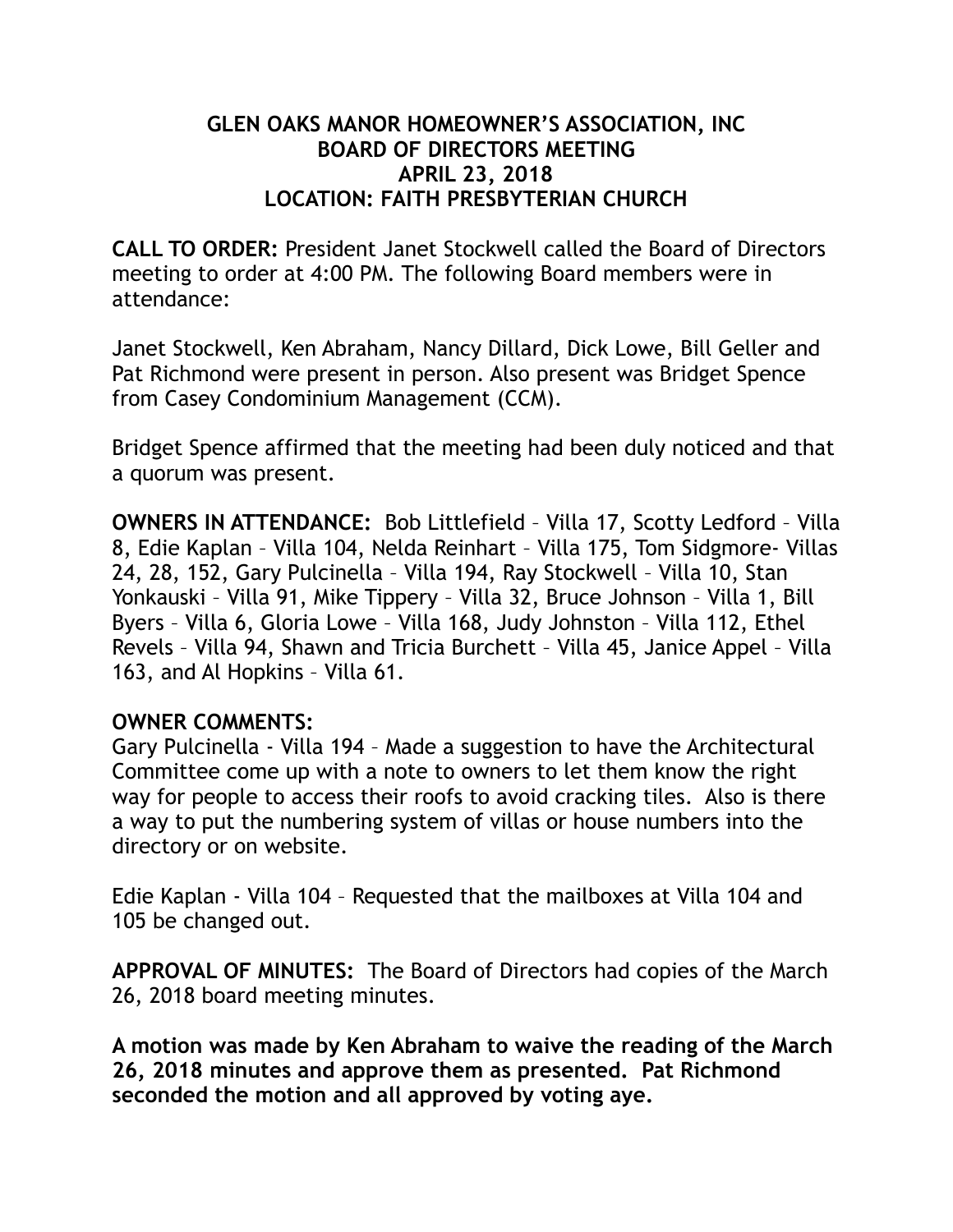#### **MANAGEMENT REPORT:**

Bridget Spence reported that compliance inspections continue. 13 compliance letters were sent to owners regarding villa maintenance. 12 parking violation letters were sent since the last meeting. We will be doing monthly inspections to review the maintenance of the villas. Please take a look at your home and see if there are areas where maintenance is needed.

Light Poles- We have three light poles that are on the open ticket list and will be repaired by Tuesday. Currently we use Owens Electric for these requests. Owens has been out twice this year at no charge for warranty call backs and has been scheduling repairs within 10 days of report, but typically repaired the same week. In the past we have used Care Electric and United Electric while the pricing was consistent with what we are charged by Owens we found that the wait time for repairs was excessively longer.

Communications- The minutes were sent by E-Blast this past month in draft format. We also sent out an E-Blast from the maintenance committee. The website has been updated with several sets of minutes that had not been posted previously. Any board member that has an E-Blast that they would like to see go out, please send the information to me and we will get it out.

### **AD HOC RENTAL AMENDMENT COMMITTEE:**

Due to a scheduling issue the board agreed to allow the Ad Hoc Rental Amendment Committee submit a report now. Judy Johnston presented the wording that has been formatted for the proposed rental amendment. The committee also recommended compiling an abbreviated rules and regulations for owners to provide to all tenants and/or guests. **Pat Richmond made a motion to provide this amendment wording to the attorney. Ken Abraham seconded the motion and all approved by voting aye.** 

**PRESIDENT'S REPORT:** Janet Stockwell stated that we had a plaque that came off a bench at the lake and it needs to be replaced. Janet also stated she will be out of town May 6-20 and available via email during this time.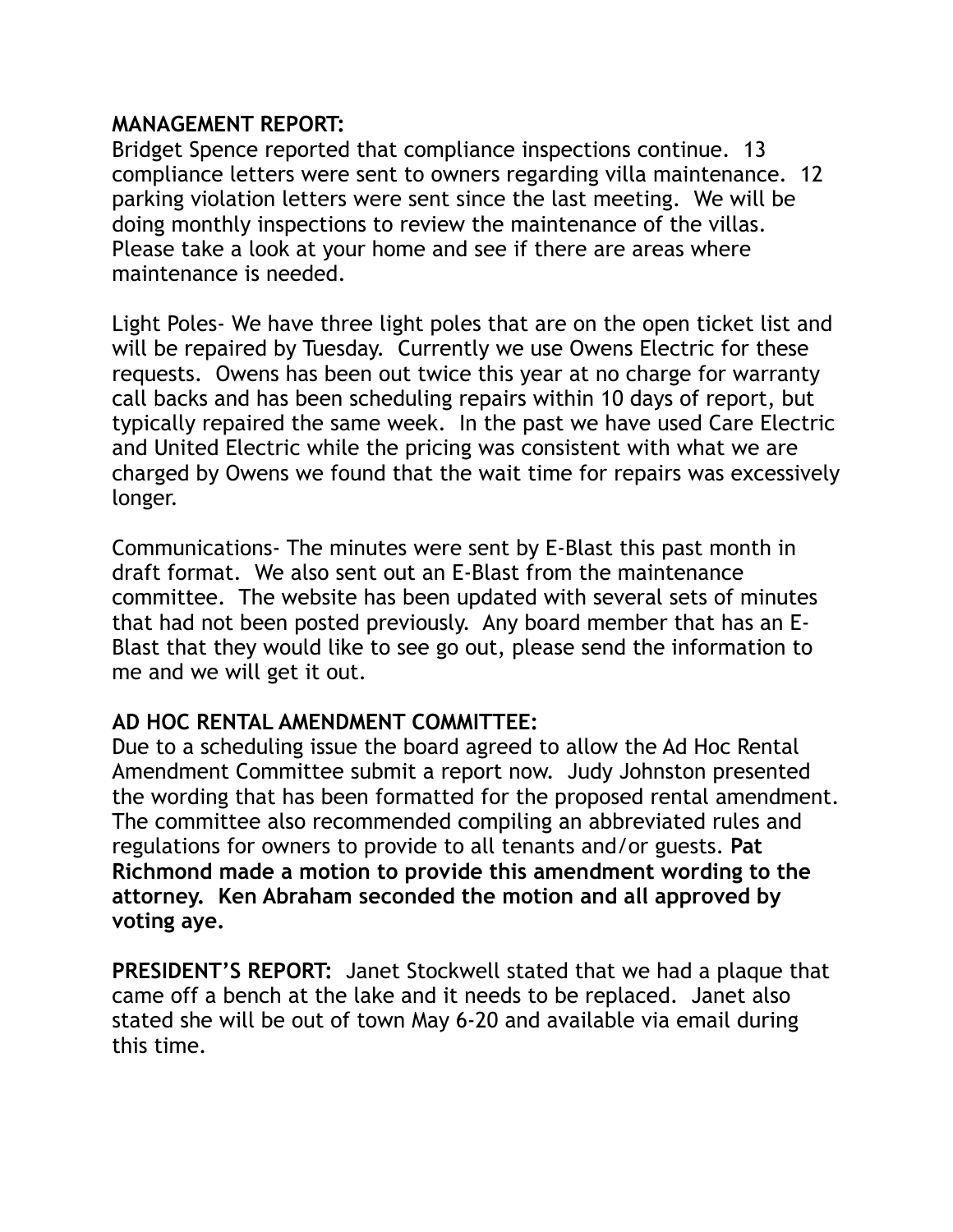The board will be meeting with the association attorney on April 30th. Board members need to provide questions to Bridget prior to Wednesday so that we can provide those to him in advance of the meeting.

**VICE PRESIDENT'S REPORT:** Ken Abraham reported that he has found volunteers for the ad hoc committee to review protocols and set up procedures for compliance. The committee is Ethel Revels, Stan Yonkauski, Terrell Hart, and Ken Abraham. Ken stated that he is suggesting a possibility of a compliance workshop.

**SECRETARY'S REPORT:** No report at this time.

# **TREASURER'S REPORT:**

Nancy Dillard presented a full treasurer report, which is available upon request. As of March 31, 2018 we have \$117,160.61 in the operating bank account and \$540,230.07 in the reserve bank accounts. We have a net income for the month of March 2018 in the amount of \$808.30 and a surplus year to date \$26,744.43. **Nancy Dillard made a motion to approve the treasurer's report. Pat Richmond seconded the motion and all approved by voting aye.** A full financial report is available upon request.

Nancy Dillard discussed the tree removal expense from Hurricane Irma that was taken out of the reserves earlier in the fiscal year. At this time we have a surplus at the year end and could return this expense to the operating budget, transferring the cash back to the reserve account**. Nancy Dillard made a motion to approve the transfer of the \$10,450.00 tree expense back to the reserve account. Pat Richmond seconded this motion and all approved by voting aye.** 

## **MAINTENANCE COMMITTEE REPORT:**

Dick Lowe reported on the following items:

- 1. The maintenance committee has explored applying rip-rap in front of the lake house to stabilize the lake bank. **Dick Lowe made a motion to approve 20 cubic yards of rip-rap for the sum of \$3,200.00. Nancy Dillard seconded the motion and all approved by voting aye.**
- 2. Pavers- Dick and Nancy went to TriCircle Pavers facility and looked at several options of driveway pavers. They found that TriCircle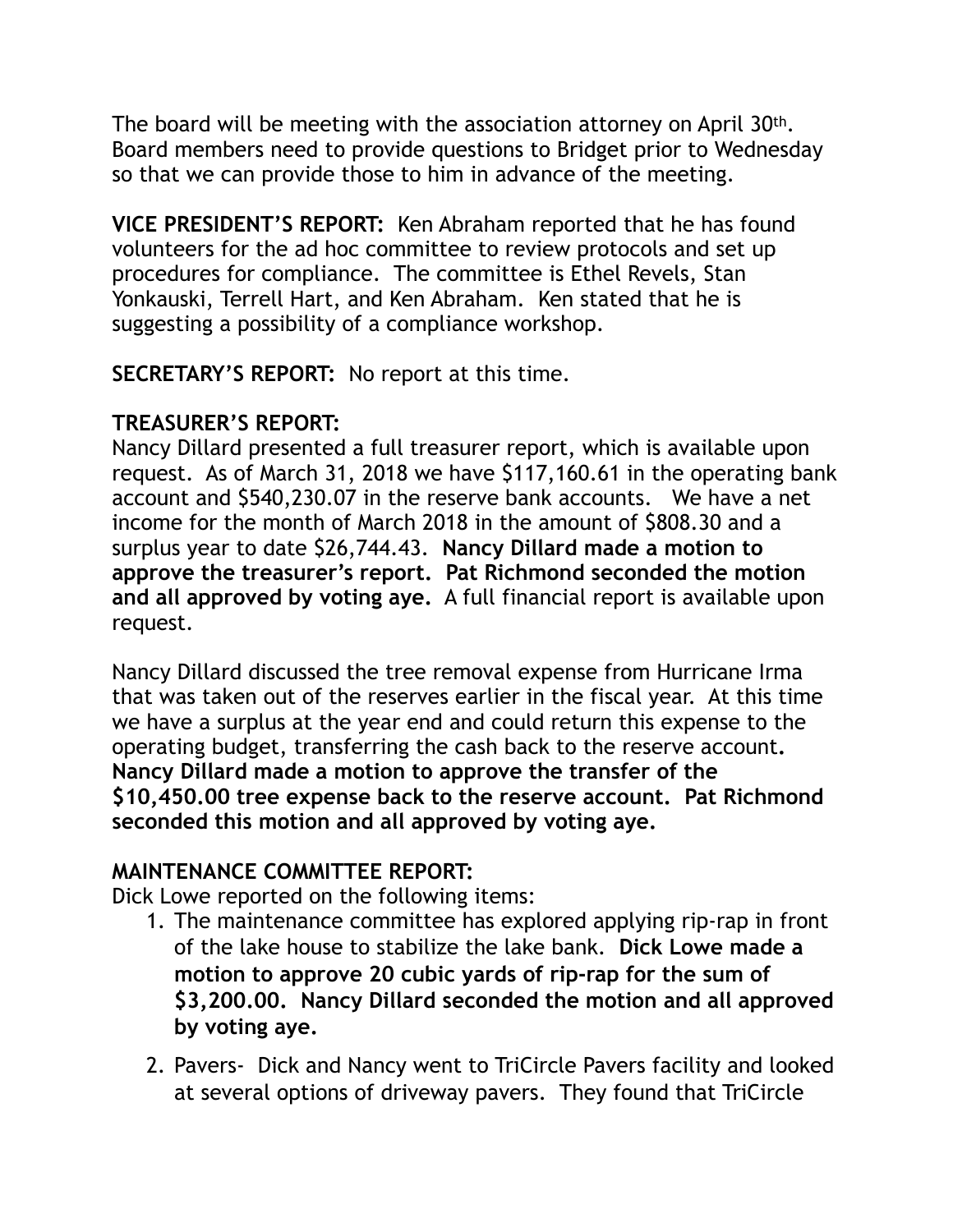will make the 6"x9" paver in any of their colors. They make a very good product. **Dick Lowe made a motion to approve paver tile #62 Chestnut. Pat Richmond seconded the motion and all approved by voting aye.** 

- 3. The committee plans to install 86 driveway paver strips annually. At this rate the entire subdivision will be done in 5 years. The committee is requesting approval for this project. **Dick Lowe made a motion to install approximately 86 paver strips each year at a cost not to exceed \$15,000.00. Pat Richmond seconded the motion and all approved by voting aye.**
- 4. The channel work (center street concrete) on Terrace 1 and Lane 1 continues. **Dick Lowe made a motion to re-do the asphalt on Terrace 1 and Lane 1 in an amount not to exceed \$27,000.00. Pat Richmond seconded the motion and all approved by voting aye.**
- 5. The street sign request at Beneva and 12<sup>th</sup> Street is being reviewed by the city.
- 6. The driveway and sidewalk project is complete. The board had discussion of reviewing the quality of the concrete at Villas 21, 22 and 23. Dick, Nancy and Bridget will meet with the vendor to review this work.
- 7. The driveway at villa 1 needs to be addressed before the paver strip project begins. We need to open this driveway up and assess the tree roots to determine what needs to be done before we repour the driveway. **Dick Lowe made a motion to approve the replacement of the driveway at Villa 1 at a cost not to exceed \$3,800.00. Bill Geller seconded the motion and all approved by voting aye.**

## **LANDSCAPE COMMITTEE REPORT:**

Pat Richmond thanked Edie Kaplan for completing the tree signs; they will be installed this upcoming week.

Pat discussed that she met with the owner of Villa 45 to review the condition of their front yard. The owner has done a significant amount of work to clean up the yard in preparation of any sod installation. **Pat**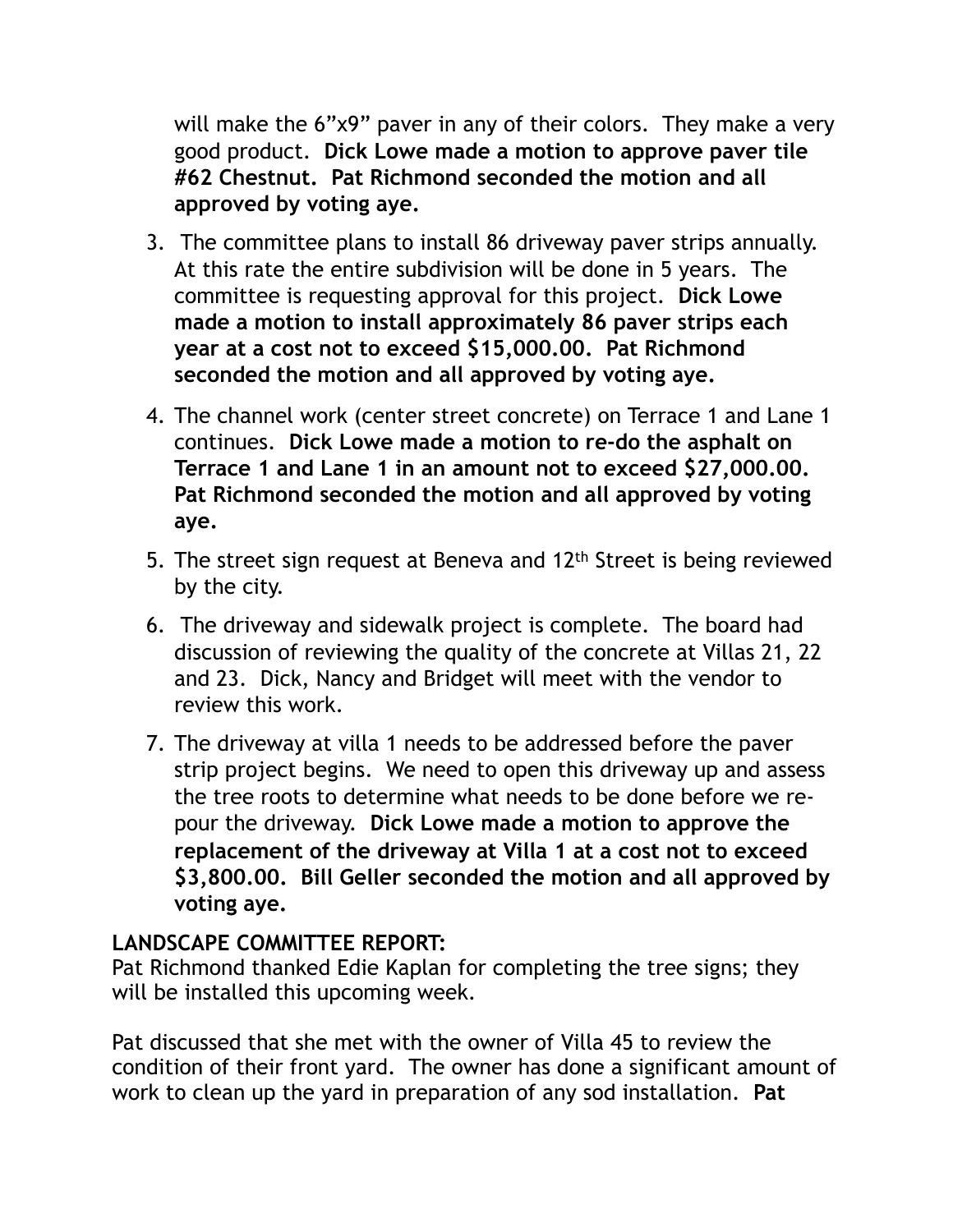**Richmond made a motion to approve the request to install a shade tolerant sod at a cost of \$700.00 at Villa 45. The owners have agreed to water the grass as much as needed to allow this sod to become established. Nancy Dillard seconded the motion and all approved by voting aye.** 

Pat discussed a request from the owner of Villa 118 to remove a palm tree that was planted in her yard by a previous owner. The palm is now encroaching on the neighbor's house. **Pat Richmond made a motion to approve the request. Bill Geller seconded the motion. After discussion the item was tabled as this palm appears to be in the area that is the owner's responsibility. Further research will be done.** 

The committee loves the up-lighting that was installed on the south corner by Jim Larkin. They are reviewing additional areas where this type of lighting can be added and will work with the maintenance committee on this project. A suggestion was made to look at solar lighting as an option as well.

### **ARCHITECTURE COMMITTEE REPORT:**

Bill Geller reported that a phone request was received for a pod to be in the driveway at Villa 75 from May 10-16. **Bill Geller made a motion to approve this request. Pat Richmond seconded the motion and all approved by voting aye.** 

The owner of Villa 67 confirmed that they will be purchasing new windows, but reinstalling the existing shutters back in place. **Pat Richmond made a motion to approve this owner's request. Nancy Dillard seconded the motion and all approved by voting aye.** 

The owner of Villa 152 was present to review the request for the window installation on the south side of the villa. As part of the presentation other villas with changes to the windows were reviewed. **After careful consideration, Bill Geller made a motion to approve the request for the window modifications at Villa 152 as presented. Nancy Dillard seconded the motion and all approved by voting aye.** 

## **OLD BUSINESS:**

There was no old business discussed at this meeting.